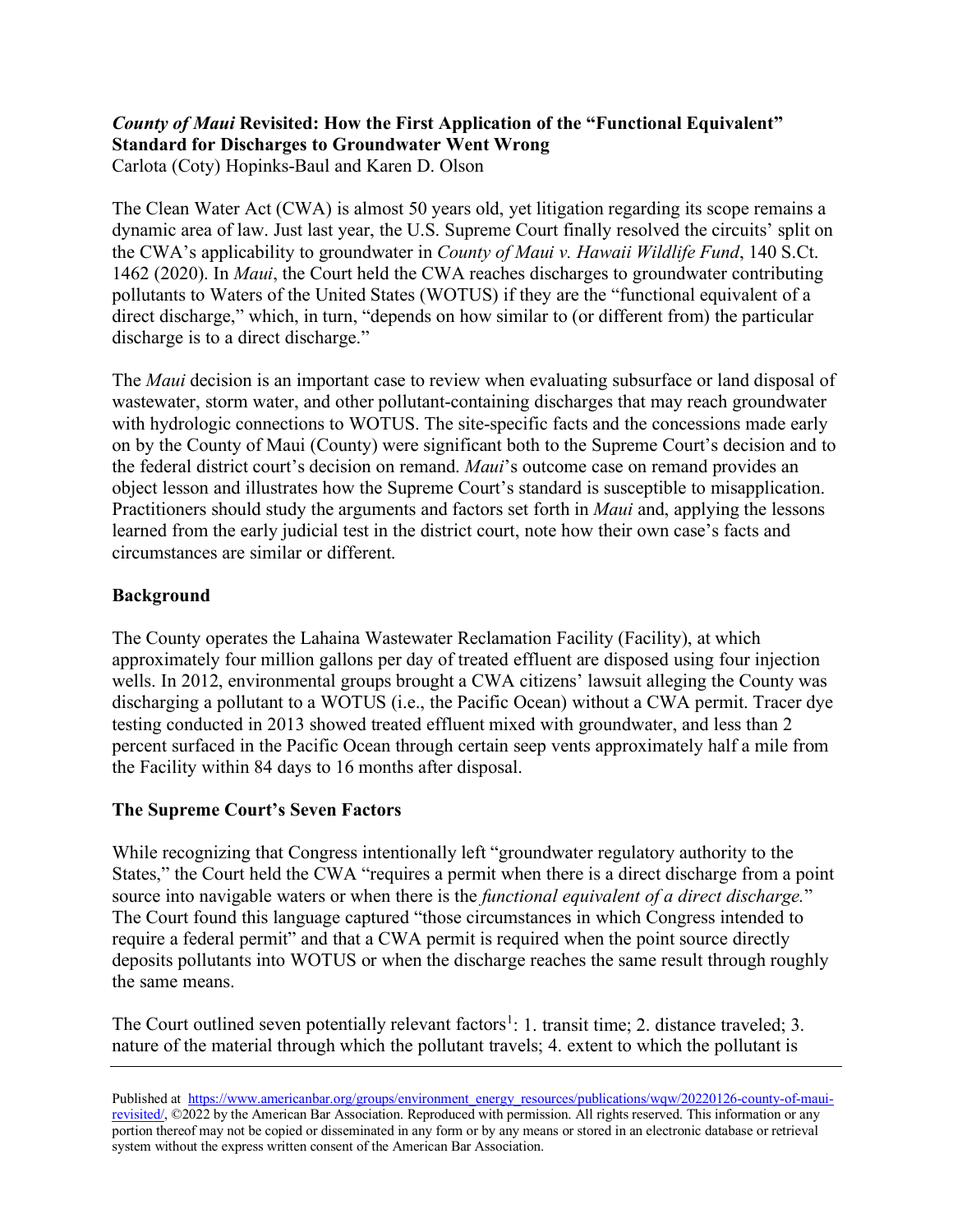diluted or chemically changed as it travels; 5. amount of pollutant entering WOTUS relative to the amount leaving the point source; 6. manner by or area in which the pollutant enters WOTUS; and 7. degree to which the pollution (at that point) has maintained its specific identity.

The Court did not provide clear guidance on their application, except to state that time and distance are important. With regard to time and distance, the Court simply differentiated between a few feet and 50 miles, stating that when a pipe emitting pollutants ends a few feet from WOTUS, the CWA clearly applies. Conversely, the CWA does not apply if the "pipe ends 50 miles from navigable waters . . . emits pollutants that travel with groundwater, mix with much other material, and end up in navigable waters only many years later." In the middle instances, the outcome will depend on what happens along the way.

# **Remand to the District Court**

On remand, the plaintiff environmental groups argued that the Facility's discharge of treated and disinfected wastewater from its wells via groundwater to the ocean satisfied the "functional equivalent" standard. Unfortunately, the County's own experts opined that, ultimately, 100 percent of the injected wastewater flowed from the wells to the ocean and that the minimum distance the water traveled was between 0.3 and 1.3 miles. While the district court recognized that certain chemical and biological reactions occurred in transit (resulting in lower levels of nitrogen and phosphorous), the County had essentially waived arguments premised on that change by conceding that "pollutants" were being released at the seeps. Thus, the County had already conceded that "pollutants" left the wells, traveled through groundwater, and that 100 percent of the wastewater made its way to the ocean, even before the district court applied the Supreme Court factors to determine if there was the functional equivalent of a discharge.

Rather than carefully analyzing the relevant facts against the Supreme Court's factors, the district court glossed over significant nuances in the facts it expressly considered. For example, the district court failed to fairly weigh (in a light most favorable to the County) how certain nitrogencontaining compounds are both significantly diluted by groundwater (*Maui* factor 4) and chemically changed in transit (*Maui* factor 7); and that most of the County's effluent reaches the Pacific Ocean via diffuse base flow (more akin to nonpoint discharges than point source discharges) (*Maui* factor 6).

The district court noted the environmental impact of the discharge "might conceivably be a factor in an analysis of whether a discharge is the functional equivalent of a direct discharge," but the court seemed to give that factor no weight. The court also failed to consider whether regulating the County's indirect discharge of a relatively trivial amount of water into a vast waterbody advances the CWA's express purposes (i.e., to restore and maintain the integrity of the nation's waters) "without undermining the States' longstanding regulatory authority over land and groundwater."

# **County's Concessions Were Problematic and May Have Been Determinative**

Published at [https://www.americanbar.org/groups/environment\\_energy\\_resources/publications/wqw/20220126-county-of-maui](https://www.americanbar.org/groups/environment_energy_resources/publications/wqw/20220126-county-of-maui-revisited/)[revisited/,](https://www.americanbar.org/groups/environment_energy_resources/publications/wqw/20220126-county-of-maui-revisited/) ©2022 by the American Bar Association. Reproduced with permission. All rights reserved. This information or any portion thereof may not be copied or disseminated in any form or by any means or stored in an electronic database or retrieval system without the express written consent of the American Bar Association.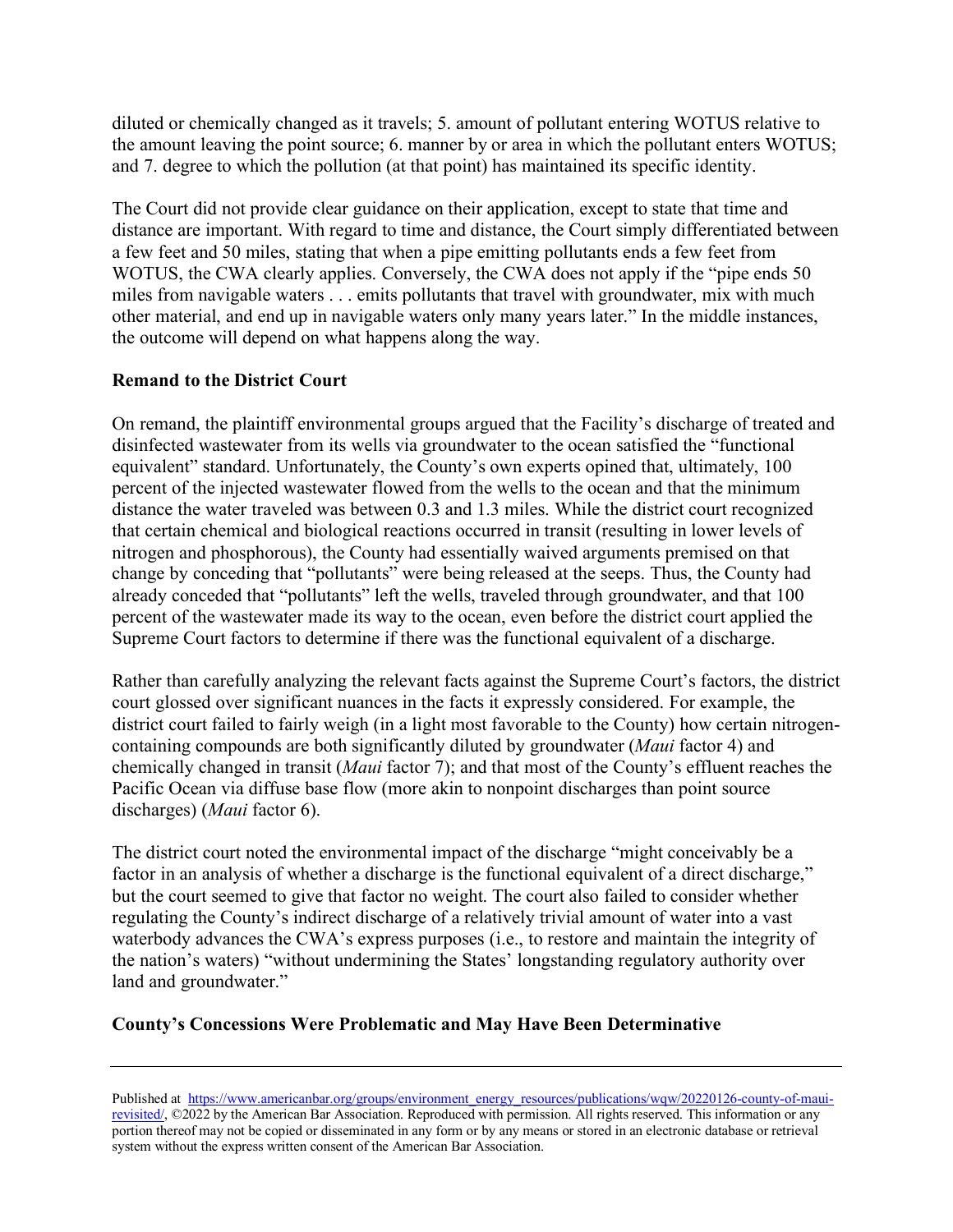The district court's failure to analyze the salient factors in more depth may be directly related to the County's concessions, failure to submit additional evidence, and failure to argue that the groundwater-wastewater mixture emanating from seeps and diffuse base flow differed substantially from wastewater introduced into the wells and, therefore, was not the functional equivalent of a direct discharge.

The district court's decision is an inauspicious beginning to the application of the Supreme Court's functional equivalent standard. It could suggest that, at worst, the CWA should regulate a discharge to groundwater simply because *some* (relatively insignificant) volume reached WOTUS (even a vast ocean) through a discernable feature over time frames as long as 3 to16 months. But we submit that the CWA does not regulate discharges of *any* volume of *water* attributable to a wastewater stream that eventually reaches a WOTUS. Rather, in *Maui*, the Supreme Court made clear that the CWA regulates the discharge of pollutants via groundwater only if it is *similar enough to a direct discharge* to constitute the functional equivalent of a direct discharge.

The district court's orders granting summary judgment without a trial and rejecting a request for reconsideration show that the County may have erred by not educating the court on the meaning of the terms "effluent," "injectate," "wastewater," "sewage," "municipal waste," or "pollutant" and the consequent nuances in applying the CWA jurisprudence. The court characterized wastewater as a whole to be a pollutant, citing nothing for that proposition, and concluded that the discharge on the order of thousands of gallons per day (constituting less than 2 percent of the volume injected on a daily basis) into a vast ocean would be enough to trigger National Pollution Discharge Elimination System (NPDES) permitting despite distinct changes in the chemical makeup of that wastewater during its underground transit. By implication, a facility discharging 1,500 gallons per day to its septic system could be subject to NPDES permitting if as little as 30 gallons (2 percent) of that flow reached WOTUS months after infiltration. Were this approach to become generally accepted, facility operators would need to obtain NPDES permits as a default unless they could (afford to) develop models showing they do not contribute any measurable base flow to WOTUS or that the water reaching WOTUS does not contain "pollutants" requiring a NPDES permit. However, this approach is not binding on other courts and its reasoning invites pushback. For example, if it were enough that *some* (any) amount of a wastewater stream reaches WOTUS via groundwater, the other factors in the SCOTUS functional equivalent standard would be superfluous.

### **What to Do**

The time for the County's appeal has passed, so the district court's problematic decision will stand. Other courts are wrestling with the functional equivalent standard as well, but as of this writing, there are no reported cases in which a decision based on the functional equivalent standard has been finally rendered.

Key takeaways for practitioners in the defense bar handling similar cases: 1. consider in advance how expert statements may be interpreted, both as admissions and to make your arguments; 2.

Published at [https://www.americanbar.org/groups/environment\\_energy\\_resources/publications/wqw/20220126-county-of-maui](https://www.americanbar.org/groups/environment_energy_resources/publications/wqw/20220126-county-of-maui-revisited/)[revisited/,](https://www.americanbar.org/groups/environment_energy_resources/publications/wqw/20220126-county-of-maui-revisited/) ©2022 by the American Bar Association. Reproduced with permission. All rights reserved. This information or any portion thereof may not be copied or disseminated in any form or by any means or stored in an electronic database or retrieval system without the express written consent of the American Bar Association.